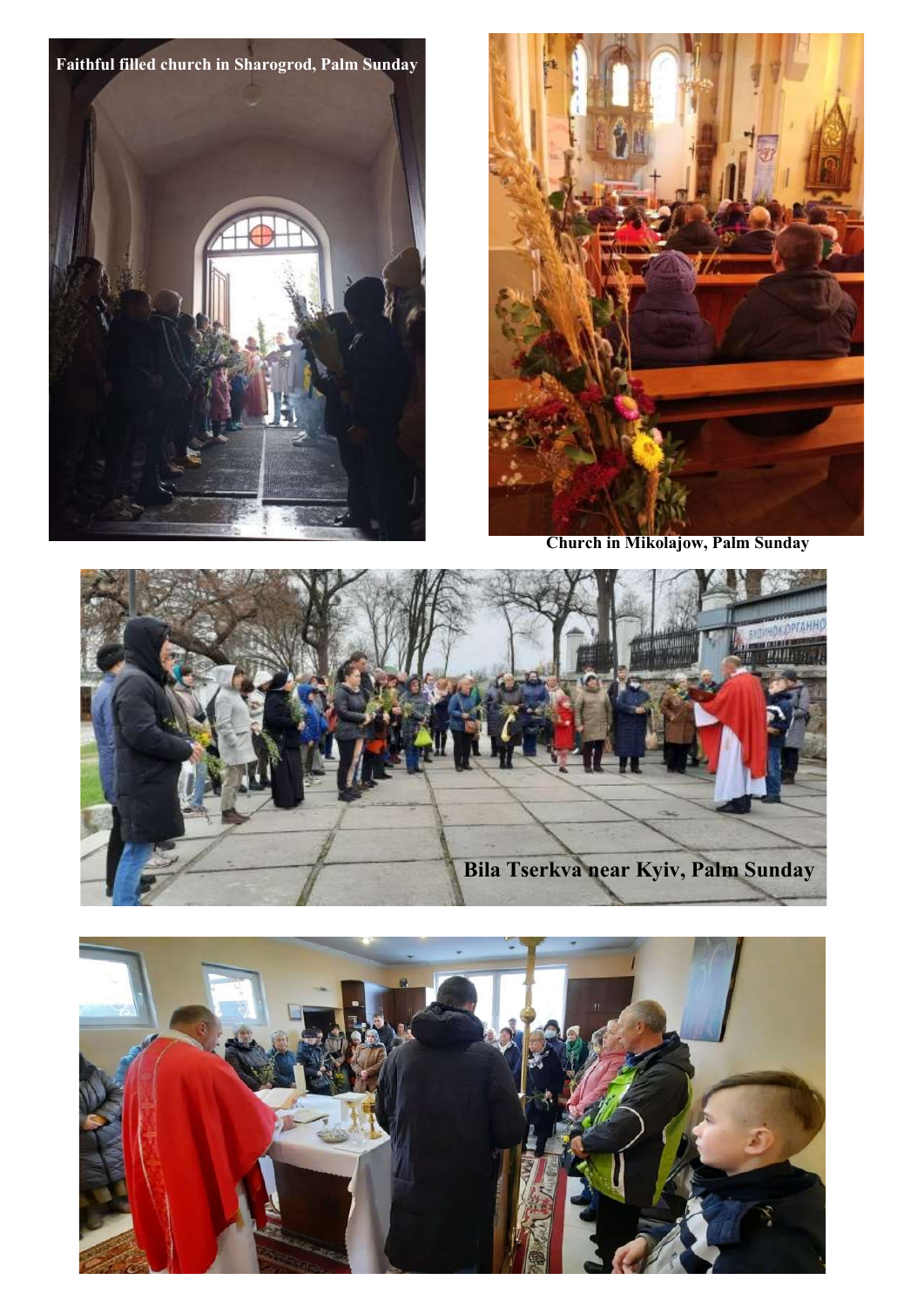![](_page_1_Picture_0.jpeg)

 available. There is also a car delivering water Mykolayiv, a city of several hundred thousand inhabitants, has been without water for several weeks. For technical purposes, they go to the river to fetch water, and for food they buy it when it is around the city. It has been to our parish twice. Well, but it is a luxury compared to other cities affected by the occupation. In the picture we can see Sr. Faustina helping to distribute water.

![](_page_1_Picture_2.jpeg)

Our Sisters are also involved, for example, in preparing camouflage nets for soldiers.

Many women and young people spend hours, days, weeks doing this work.

![](_page_1_Picture_5.jpeg)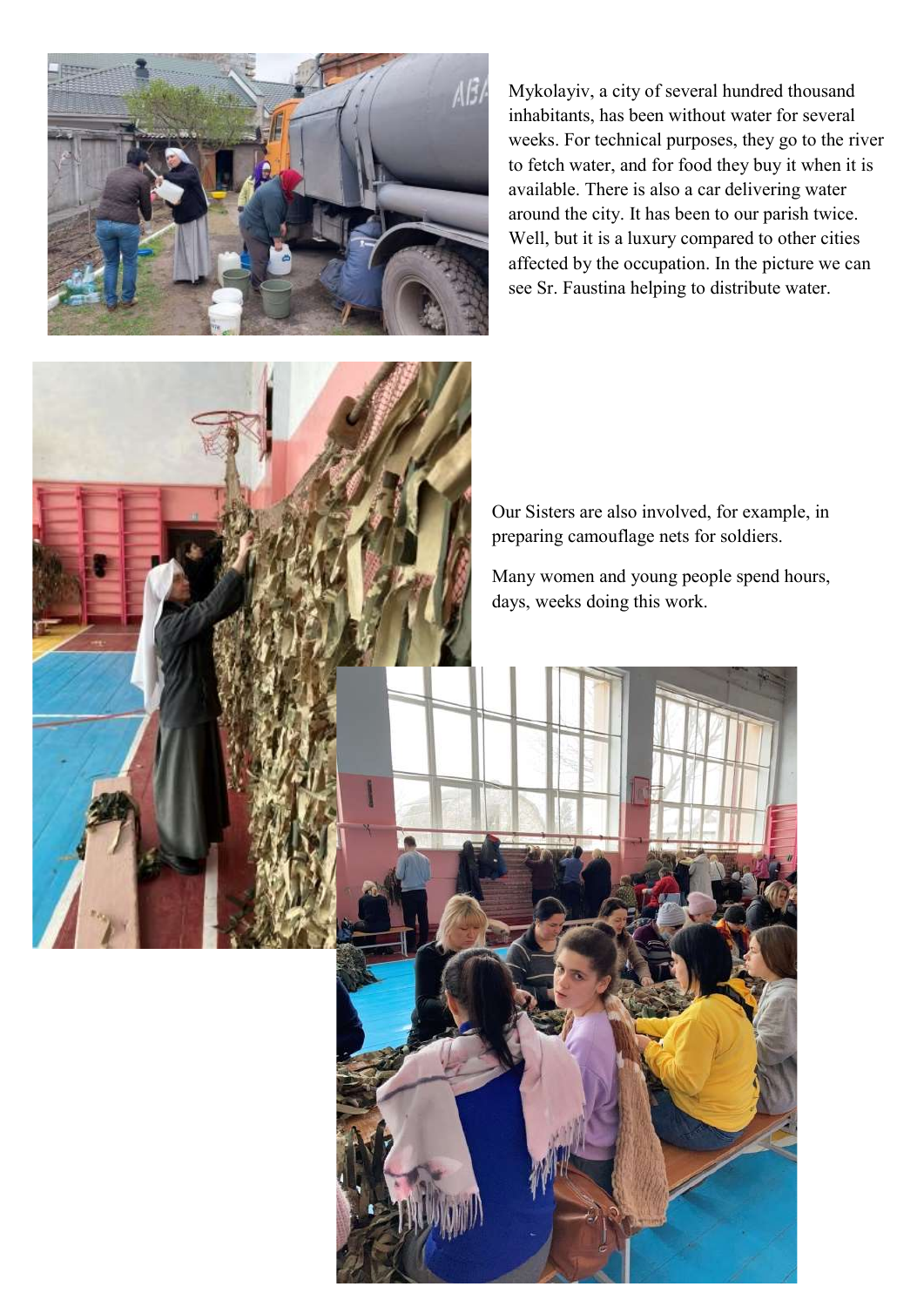![](_page_2_Picture_0.jpeg)

Easter, also called Pascha – the celebration of Christ's resurrection – is the oldest and most important Christian holiday. In Poland also in Ukraine , it's celebrated by Christians of various denominations. Traditionally include: Blessing of the Lamb baked from a cake, eggs, meat and other foods on the eve of the Holy Passover

Polish and Ukrainian freedom fighters, came to sacrifice food for Easter breakfast - in a soldier's helmet (instead of a basket) ...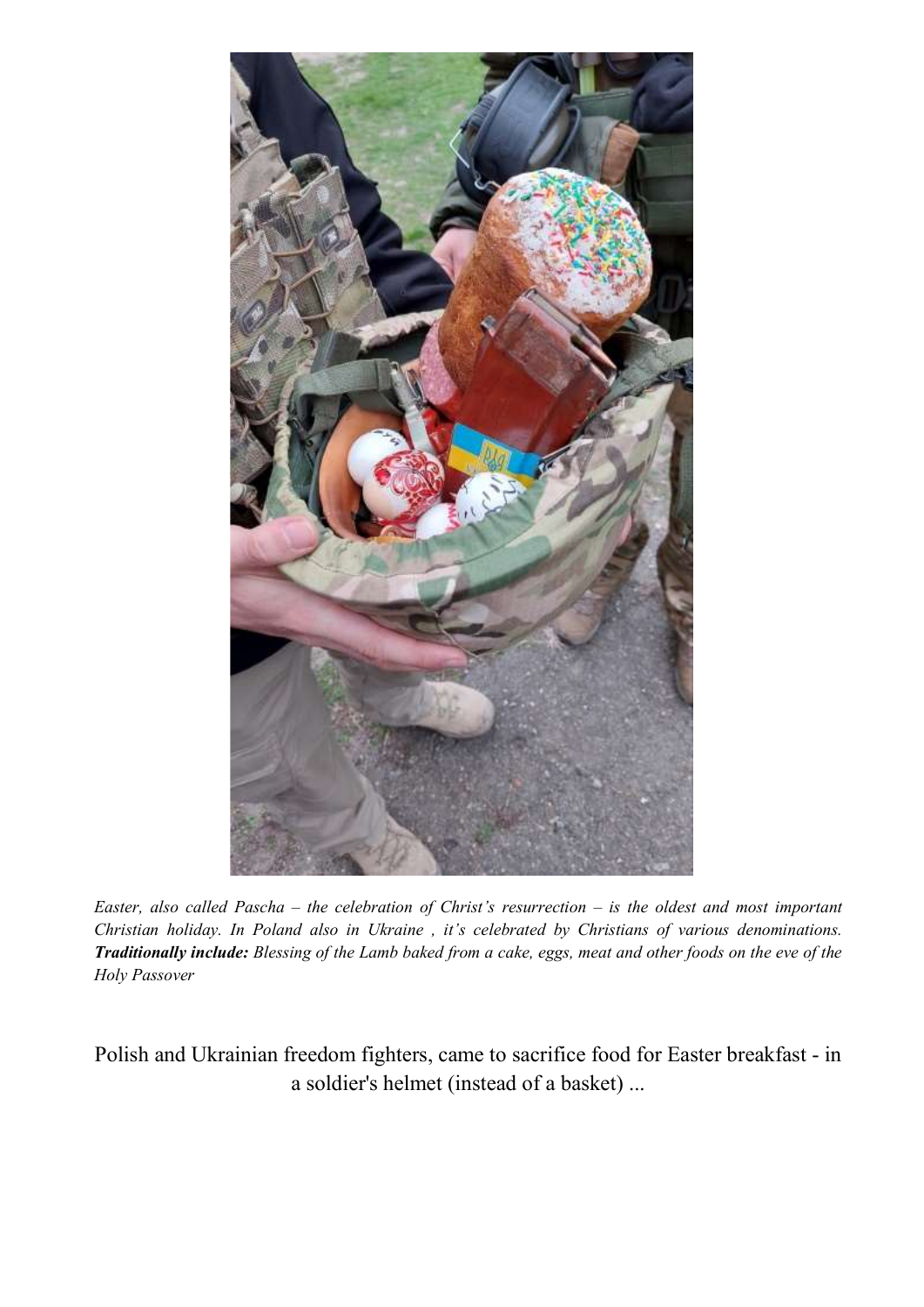Others...

prepare dumplings or even cookies, like our Sr. Klara and girls, to send to the fighting

![](_page_3_Picture_2.jpeg)

In the food parcels, the soldiers also received drawings by our Bar children, full of painted hearts, flowers, which made a great impression on them.

They decorated their trenches with them.

In the picture you can also see a picture - God's Mercy.